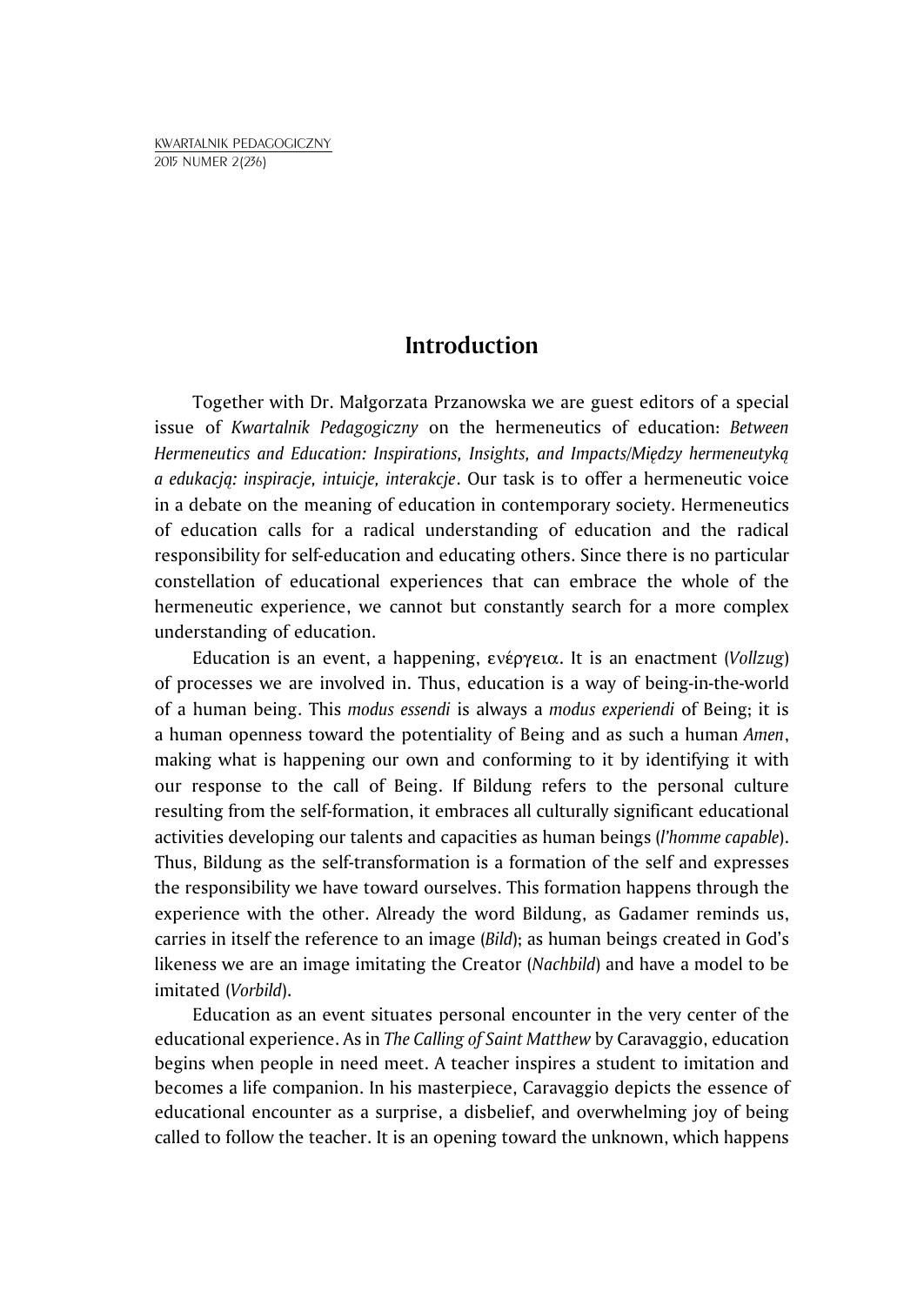as the disclosure of truth. Situating this encounter in a deliberate horizon of ambiguity, Caravaggio points toward the relevance of the personal touch, which empowers people who are called to transgress their individual limits and follow the call. In the face of this call, what is asked is an answer, the most personal expression of responsibility (*re-spondeo*). A teacher brings the true light into student's world: The collision of different worlds promises a new way of life. This novelty cannot be imagined and theoretically constructed but must be lived out to its fullest.

Understanding hermeneutics as an educational experience leads to reinterpreting hermeneutics and its possible influence on education. Hermeneutics as the art of understanding is the art of living and shows convincingly that there is no real discrepancy between the theory and praxis of education. Education is the art of leading forth (*educere*), and as such it belongs to the totality of human experience. In drawing forth that which is within, it cannot be separated from the experience of being-in-the-world. Therefore, it encompasses much more than just a way of molding and training (*educare*). It reminds us that equating education with putting in, rather than drawing out misses an essential aspect of education which is nurturing of the holistic development of a human being and encouraging of self-growth, creativity, and integrity. Education is a way of searching for our self-understanding and allows us for rediscovering always anew our enlarged self. Striving for excellence and perseverance in quest for better self-understanding motivate us for a critical reflection on the theory and practice of education, while accepting the elusive nature of this reflection.

Understanding the importance of preservation and passing down of knowledge and the shaping and transforming students call for permanent reinterpretation of the notion of education and educational processes. Since the hermeneutics of education is a practical philosophy, philosophical reflection on the nature of education, i.e., on what is happening to us when we learn cannot be separated from the actual practice of education (*Hermeneutik im Vollzug*). Education prepares us for meeting challenges in our life; it makes us ready to face life as it shows itself and calls for our existential response. It requires questioning, critical thinking, and creative answers to problems yet unknown.

Contemporary education in its focus on educational structures and toxic grading systems presents a challenge for hermeneutics. Interpreting of what is happening in the process of education and what we do when this process is considered successful discloses the complexity of education and the difficulty with the educational systems positioning students as the customers, demanding immediate gratification. Quantitative and empirical research on education has its role in understanding educational practice, especially with regard to securing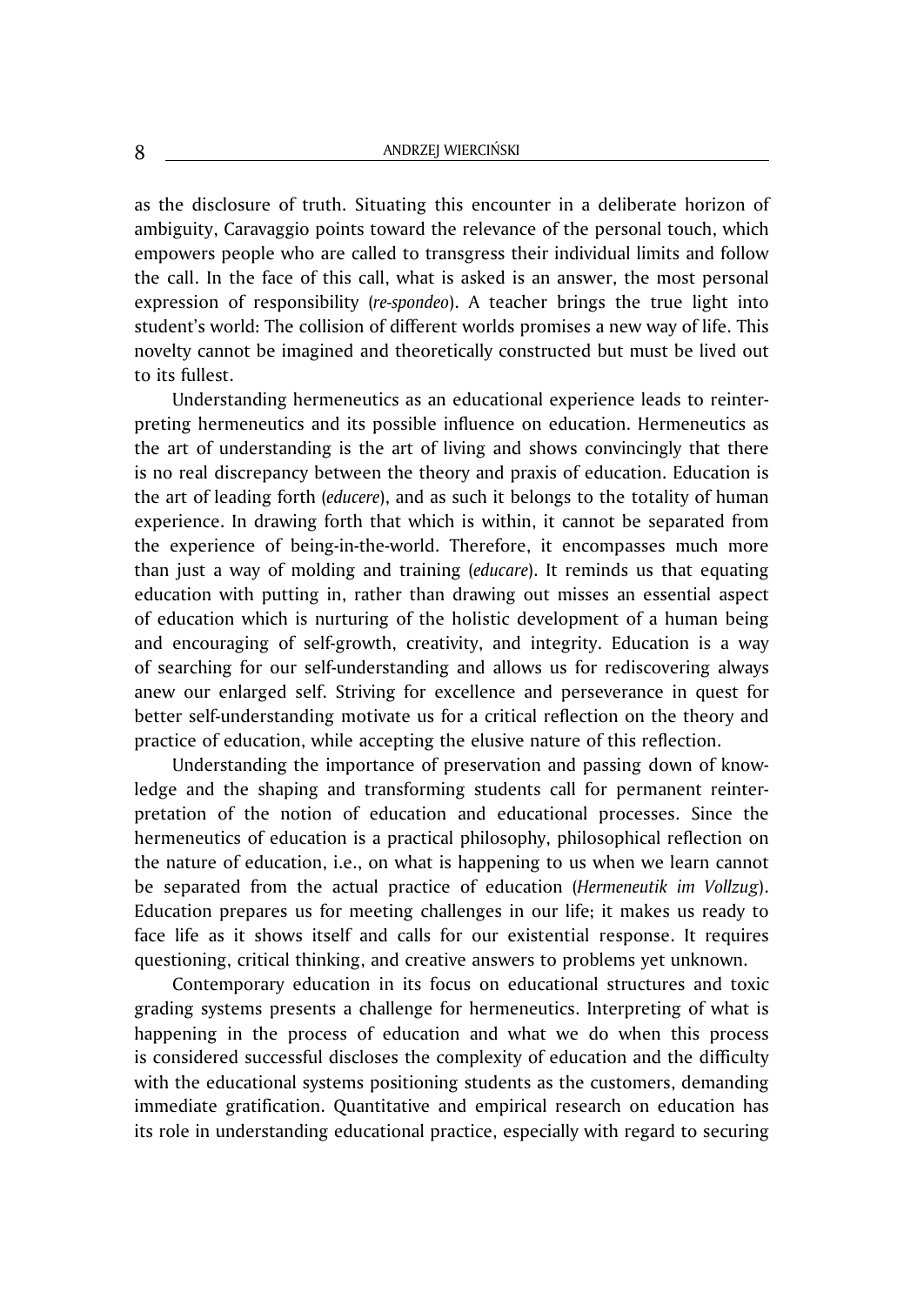measurable outcomes. However, reducing education to the phenomena that can be analyzed by applying the rigor and methodologies of natural sciences does great injustice to understanding education in its complexity and also certain elusiveness to theorization and formalization.

This collaborative project contributes to an understanding of education by offering papers on the variety of topics in hermeneutics and education. Our main goal was to bring together thinkers from different educational backgrounds and experiences to address global educational ethos based on principles of equality, justice, tolerance, sufficiency, and responsibility. We are very happy that colleagues from different Polish academic institutions willingly collaborated with our international partners. Contributors' generosity in sharing their educational experience encourages the discourse on what unites us in our struggle for achieving sustainable development in education in order to change fundamentally the ways we think and act as human beings. The papers on current and recurring issues in education are written from very different perspectives. It is exactly the plurivocity of voices, characteristic for hermeneutic thinking, which opens a space for a productive and critical collaboration. Exploring the ways in which we can use our collective voices while respecting cultural diversity helps us to influence change in educational processes. It brings us into a dialogue, which forms and transforms us and the world we live in by the possible expansion of horizon and the opening up of new horizons.

Education is always a collaborative event. Latin *collaborare* means to labor together (*com-laborare*). Collaboration brings with itself pain and joy of working together as acting and suffering persons. This joint effort happens in the context of our existential experience and opens up new horizons otherwise unattainable for us as individuals and the community. Education is, therefore, a way of inhabiting the world and as such it reveals its fluid spatial and temporal character. Thus, education is an encouragement to give expression to our being-in-theworld as engaged and inspired persons in our pursuit for self-understanding. Our sensitivity to the new and unexpected calls for constant conscious assimilation of what we consider our own and being mindful of our fore-meanings and prejudices. The possibility of a hermeneutic understanding unfolds as the understanding of oneself, oneself as the other, and the others. This understanding happens always in the hermeneutic horizon of responsibility toward oneself and the other. Hermeneutics of education emphasizes transformative character of education: Understanding the other and oneself as the other requires constant revision and alteration of the understanding of oneself. As such, it is the fundamental path to self-formation.